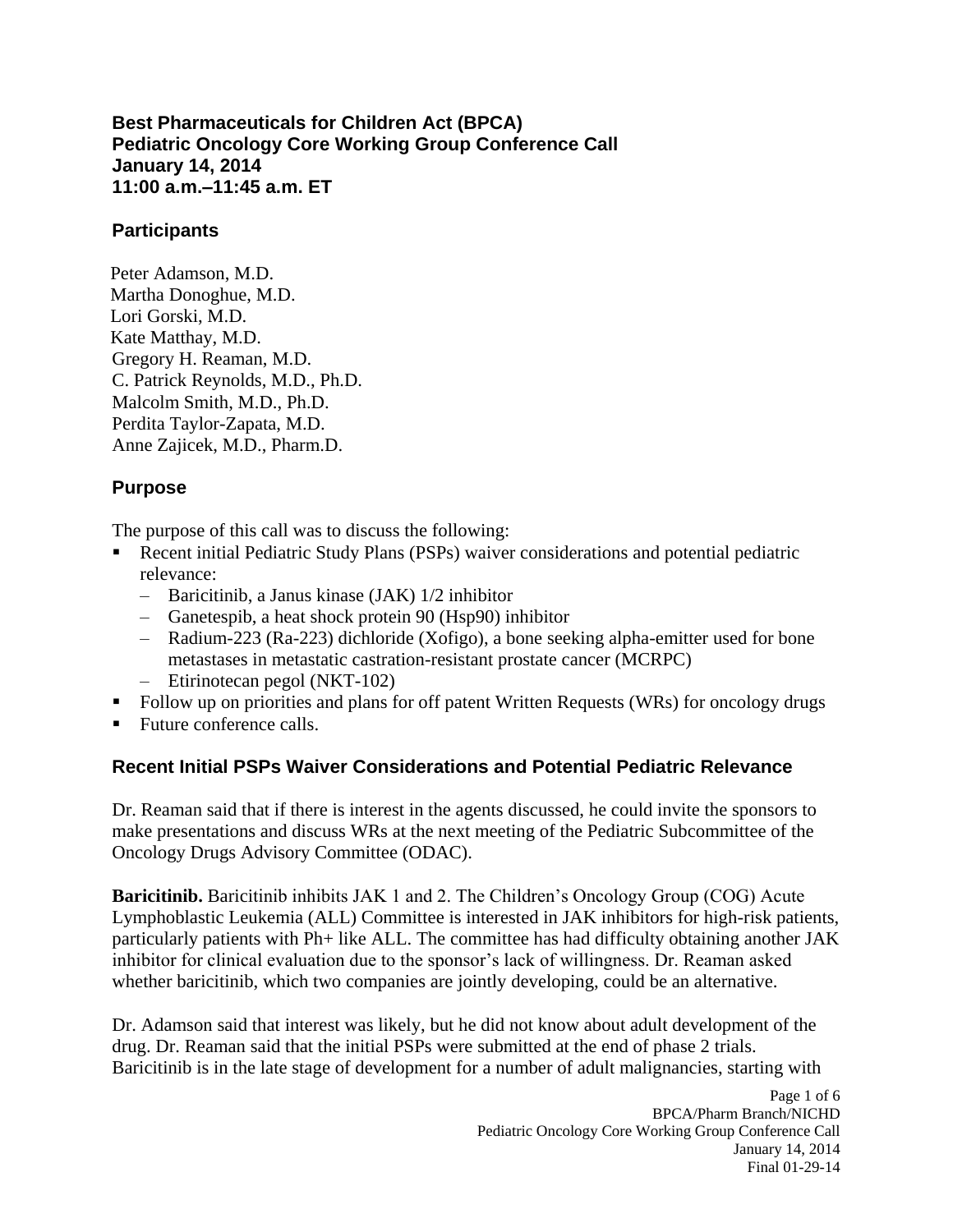metastatic breast cancer. The compound was initially developed to treat rheumatoid arthritis, and there are positive phase 3 studies for that indication.

and inhibits JAK 3 to a lesser extent. Dr. Matthay asked how baricitinib compared to ruxolitinib. Dr. Reaman did not think there had been comparisons. Ruxolitinib is a preferential JAK 2 inhibitor; baricitinib inhibits JAK 1 and 2

Dr. Adamson said there was a high degree of interest in JAK inhibitors, and developing more than one is a good idea, at least in the early phases. The ALL Committee would be supportive. Dr. Matthay said that Dr. Mignon Loh would be interested.

Dr. Matthay asked whether Incyte, which developed ruxolitinib, was also developing baricitinib. Dr. Reaman said that Incyte and Eli Lilly were jointly developing baricitinib. COG investigators recently met with Eli Lilly to discuss the company's drug pipeline. Baricitinib may provide an opportunity to work with a more pediatric-friendly sponsor.

Dr. Matthay said that the group would have to look at the advantages of baricitinib based on preclinical studies and adult pharmacokinetic (PK) studies. Phase 1 studies of ruxolitinib have already been performed in juvenile myelomonocytic leukemia.

 Dr. Smith cautioned that JAK inhibitors in myeloproliferative neoplasms have not reduced clonal burden, despite the presence of JAK 2 mutation, and these drugs have not shown spectacular activity in the ALL point mutations for JAK 2 xenografts. Perhaps JAK 2 inhibitors target translocations more effectively. There has not been dramatic proof of principle, unlike with *BCR-ABL* and dasatinib. An agent may be needed for JAK 2 translocations, but this is not a large group. Dr. Reaman agreed that the drug would have a niche indication, but he was not aware of the difference in sensitivity of point mutations and translocations. This difference would make the niche smaller.

Dr. Matthay added that resistance can evolve very quickly, as with ruxolitinib, and the agent may need to be combined with something else.

 be used in a small population; whether the agent could be used beyond that is an open question. Dr. Reaman asked if there were some interest in the drug. Dr. Adamson said that the drug could

**Ganetespib.** Dr. Reaman explained that this agent, an Hsp90 inhibitor, is being developed to treat several adult cancers. Hsp90 inhibitors have been explored in pediatric cancers, but no real activity has been demonstrated. In preclinical and early phase settings, there has been interest in triple-negative breast cancer and a number of other refractory adult cancers. He asked whether Dr. Smith had updates from the Pediatric Preclinical Testing Program (PPTP).

 probably the best in the class. He did not see single-agent activity against models that have Dr. Smith said that the rationale for this class of agent is compelling, as these agents block pathways that are important to the cancer. However, clinical activity for this class has been limited. Despite years of work, no agents in this class have been approved, and ganetespib is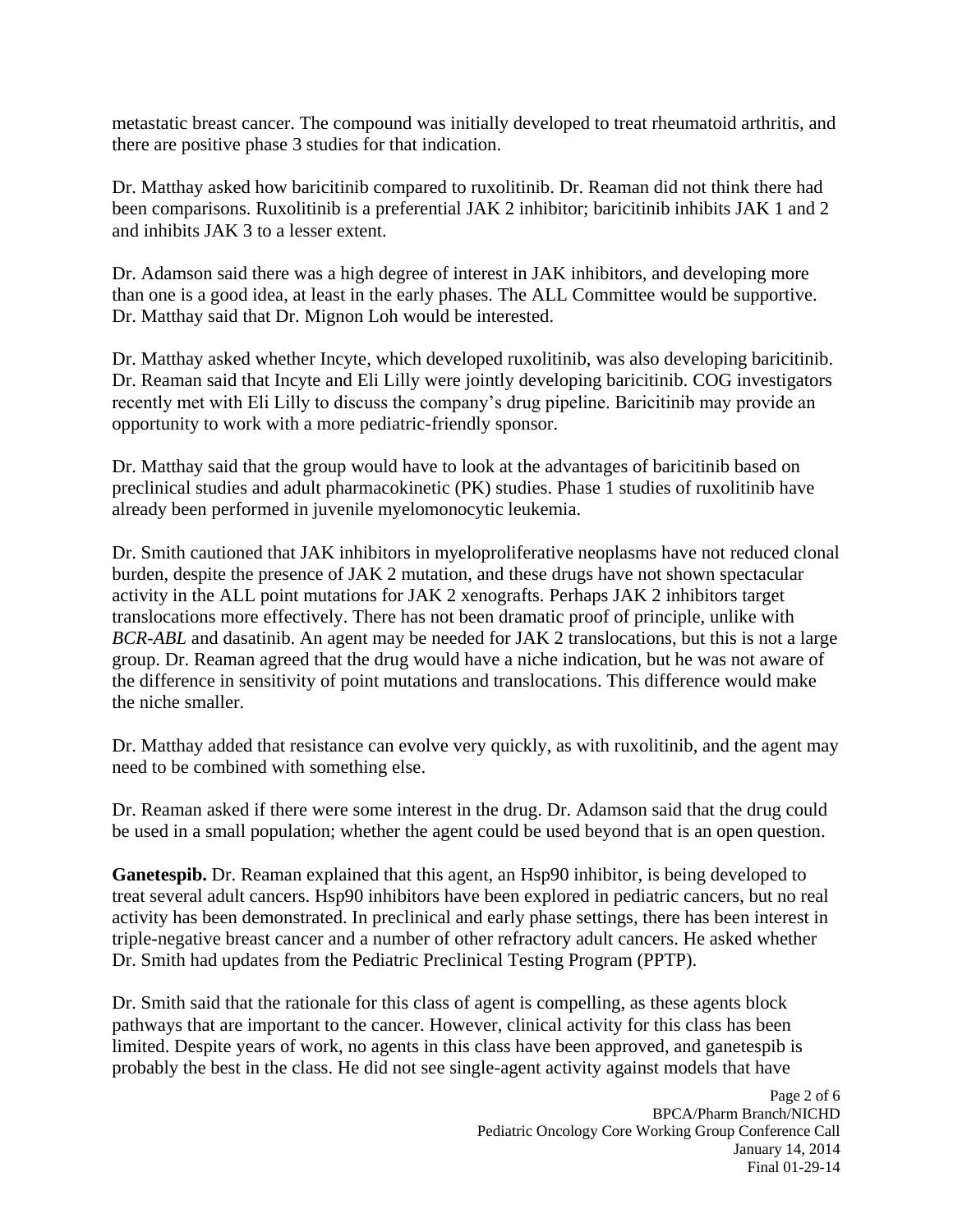various dependencies on oxygenic signaling pathways. Researchers have been frustrated in finding therapeutic windows for this class.

Dr. Reaman said he understood the frustration with other Hsp90 inhibitors, but ganetespib appeared to be the best in its class in adults. Dr. Smith said that PPTP looked at ganetespib selectively but not across the entire panel. Like other agents, ganetespib was potent *in vitro* and showed good cytotoxic activity. He saw growth delay in some models but not regression. The researchers did not screen ganetespib extensively because they had looked at other Hsp90 agents and did not see effects. This agent induced regression in non-small cell lung cancer patients with *ALK* mutations, but the researchers did not see activity in an *ALK*-mutated neuroblastoma.

Dr. Matthay said ganetespib was studied in p53 mutant ovarian cancer and asked whether the compound should be studied in patients with p53 mutations in other cancers. Dr. Smith said that almost all ovarian cancer is p53 mutated. He was not aware of data that ganetespib is preferentially active in p53 mutated cancers. Dr. Matthay said that preclinical data show that the compound sensitizes p53 mutant cells to treatment with chemotherapy.

Dr. Reaman said the sponsor could give a presentation on preclinical, early, and mid-stage clinical activity in adults, if there is interest. The activity in the *ALK*-positive non-small cell lung cancer is interesting because there was activity in patients who were resistant to *ALK* inhibitors. The group can wait and consider this agent later.

 Dr. Smith said that a phase 3 trial in non-small cell lung cancer may be ongoing. If the results are positive, ganetespib would be on the path toward licensing; if not, the future of the compound is uncertain. Dr. Reaman suggested that the group wait for the results of the phase 3 trial.

**Ra-223 dichloride (Xofigo).** Dr. Reaman explained that this compound, a bone-seeking alpha emitter, was recently approved in adults with MCRPC. The compound has little toxicity and significant activity. Treatment of multiple or isolated bone metastases in pediatric cancers is occasionally needed, usually in late-stage patients. He asked whether there was concern with potential toxicity with external beam radiotherapy.

Dr. Adamson said that others have made a case for developing this compound in metastatic osteosarcoma, which would be difficult. The samarium study for pulmonary metastases was not positive. Interest in Ra-223 dichloride in osteosarcoma is not universal because of experience with radioisotopes and their inability to affect the pulmonary metastatic course of disease. Developing the compound for symptom management for bone metastases would also be difficult. Generally, other systemic therapy would be attempted, and external beam radiotherapy can manage most patients. There is not an overwhelming need to develop this compound.

Dr. Matthay asked whether myelosuppression was a problem with samarium. Dr. Adamson said this was part of the problem. The other part was the lack of uniform uptake in pulmonary metastases. The drug cannot have a significant impact if it does not get to the disease. An advantage is that Ra-223 dichloride is an alpha emitter and may be less toxic.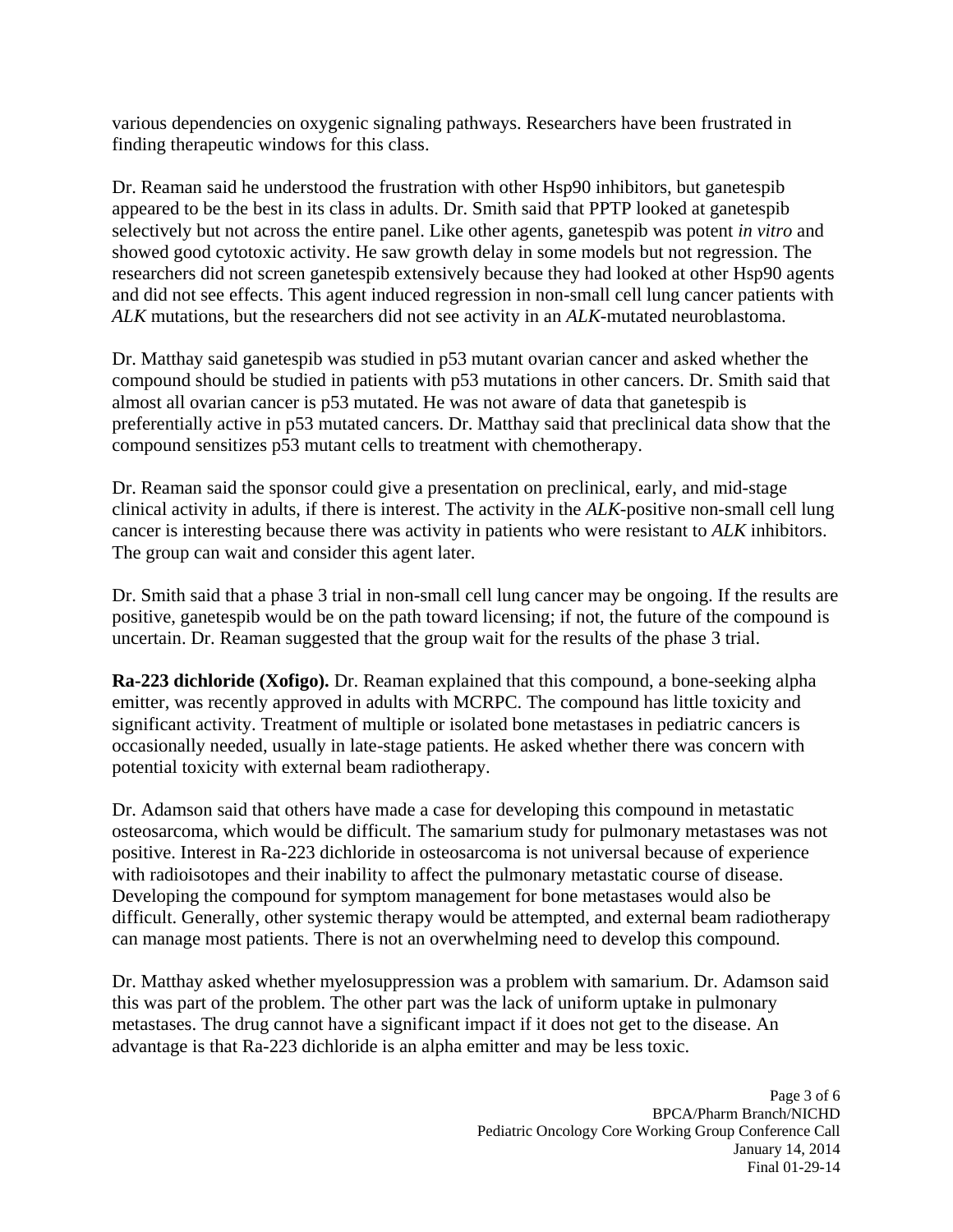Dr. Reaman said the drug had an integral relationship with calcium metabolism and incorporation in bone, but he did not know if this effect was seen in osteosarcoma. If this effect exists in pulmonary metastatic osteosarcoma lesions, it may be worth considering and checking with the COG Bone Tumor Committee because of its relative safety compared to samarium.

**Etirinotecan pegol (NKT-102).** Dr. Reaman said that this drug has demonstrated considerable activity in platinum-resistant ovarian cancer. Because of its PEGylation, the drug is thought to be 1,000 times more potent *in vitro* in inhibiting topoisomerase I. Because of the linkage to polyethylene glycol (PEG), it penetrates tumor cells and has delayed clearance. The drug has a unique PK profile, with reduced peaks following administration, and has less myelosuppression than irinotecan. The parent compound is used in a number of diseases, and this compound may be worth considering in pediatrics.

Dr. Matthay asked whether diarrhea was as significant a toxicity with etirinotecan pegol, and Dr. Reaman said that it was not. Dr. Reynolds said that the Merrimack compound MM-398, a liposomal irinotecan, cures multidrug-resistant Ewing tumor xenograft. He is about to submit a paper on MM-398. Researchers found that Ewing sarcomas overexpress *SLFN11,* which sensitizes them to SN-38. Exposure levels of SN-38 are inadequate with the old irinotecan. MM-398 can achieve adequate levels, and etirinotecan pegol may have the same effect. He asked whether etirinotecan pegol had been studied with Ewing sarcomas.

 irinotecans may have activity, especially in tumors sensitized by *SLFN11* expression. Dr. Matthay asked whether Dr. Reynolds was referring to a nanoparticle preparation. Dr. Reynolds said that the nanoparticle preparation was a third preparation of irinotecan. He is beginning a phase 1 clinical trial of MM-398. Most of the patients have Ewing sarcoma, but MM-398 does have activity in rhabdomyosarcoma and neuroblastomas in xenografts. Modified

Dr. Adamson said that he had studied enzyme 2208 (EZN-2208), which is PEG SN-38. In pediatrics, a PEG SN-38 or irinotecan drug would have some appeal because of ease of use. Whether these drugs are more effective than irinotecan is not known. He asked whether these drugs had been compared with irinotecan in adult cancers.

 Dr. Reaman said he was not aware of a comparison, but activity was demonstrated in platinumresistant ovarian cancer. Dr. Reynolds said that MM-398 activity was seen in a phase 2 trial with pancreatic carcinoma, and that trial will be finished in a few months. Dr. Reaman said that he could invite Nektar Therapeutics to give a presentation, if there is interest. Dr. Adamson said there was interest, but developing definitive efficacy studies would be difficult.

 intermediates covalently bind to a number of cellular targets: cysteine and selenocysteine **Iniparib.** Dr. Reaman said that this drug, a benzamide structurally related to nicotinamide, was originally developed as a poly adenosine diphosphate ribose polymerase (PARP) inhibitor. Preclinical studies suggest that iniparib is not a PARP inhibitor but a prodrug. The reactive residues, resulting in the induction of oxidative stress. Iniparib is a classic cytotoxic drug, although the mechanism of action is unique. The current development is in triple-negative breast cancer, so a waiver for the PSP would likely be granted.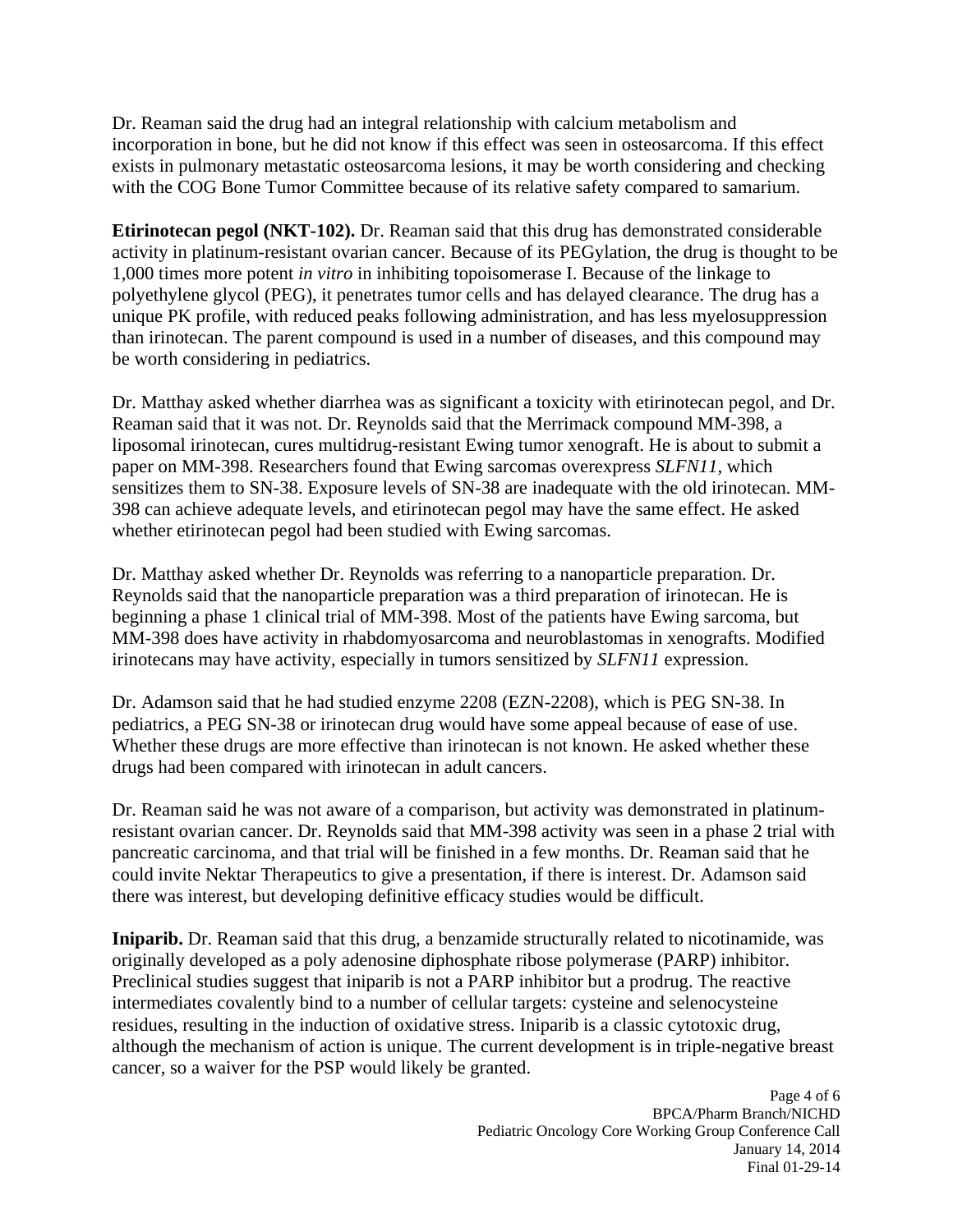could wait until more information is available to consider this drug. Drs. Adamson and Smith said they did not know enough about the drug. Dr. Smith said he would need to know more about the expected therapeutic window. Dr. Reaman said that the group

**MDM2 inhibitors.** Dr. Reaman said that in a previous call, there had been interest in looking at MDM2 inhibitors. He asked whether there was still interest and, if so, in which compounds. Dr. Smith said that Roche, Merck, and Eli Lilly have compounds, but they are deciding whether to continue development. The PPTP results with RG7112 show that a set of tumors respond to MDM2 inhibitors as single agents. There is interest, but the adult drug development has not moved forward quickly.

Dr. Reaman asked whether the group should wait until there is a better adult development plan. He asked whether phase 1 studies had been completed. Dr. Matthay thought that Dr. Jason Shohet had done some work with the MDM2 inhibitor nutlin in pediatric neuroblastoma, but he said the drug was not ready for clinical trials.

Dr. Smith said that if a company was moving a drug forward, there would be a lot of interest. Dr. Reaman said he spoke with Dr. Sandra Horning at Genentech, and that company may be interested. He suggested that the group wait and discuss these drugs in the future. Dr. Smith said that Dr. Susan Blaney has been interested in MDM2 inhibitors for brain tumors.

# **Priorities and Plans for Off Patent WRs for Oncology Drugs**

Dr. Zajicek said that she did not have any updates. The group had mentioned cyclophosphamide and glucocorticosteroids, but she was not sure if there was interest. Dr. Reaman said that etopicide may have been on the list. He asked about resources for studies. Dr. Zajicek said that in the past, she had a \$25 million annual budget. About half of that is set aside for out-years. The majority of funds are going to the Pediatric Trials Network, which has begun many neonatal trials. Funds were also spent on the vincristine, actinomycin D, and daunomycin trials, which are complete. Methotrexate and isotretinoin studies may begin this year or next, depending on the company. Dr. Zajicek would be happy to discuss working with COG and would have funds for this work.

Dr. Reaman said that labeling information is incomplete for a number of widely used drugs. He did not know whether labeling was necessary and whether many practicing clinicians refer to the product label for dosing and toxicity information. He will raise the issue with the ODAC and would be interested in hearing if there are any agents that should be prioritized.

Dr. Zajicek said she would follow up with Dr. Smith about COG infrastructure capabilities. She asked whether the Pediatric Subcommittee would meet this year. Dr. Reaman said there would be one meeting, possibly in early October, and he will make sure there are no conflicts. The COG fall meeting is in September, the International Society of Paediatric Oncology meeting is in late October, and the American Association for Cancer Research meeting is the last week in October.